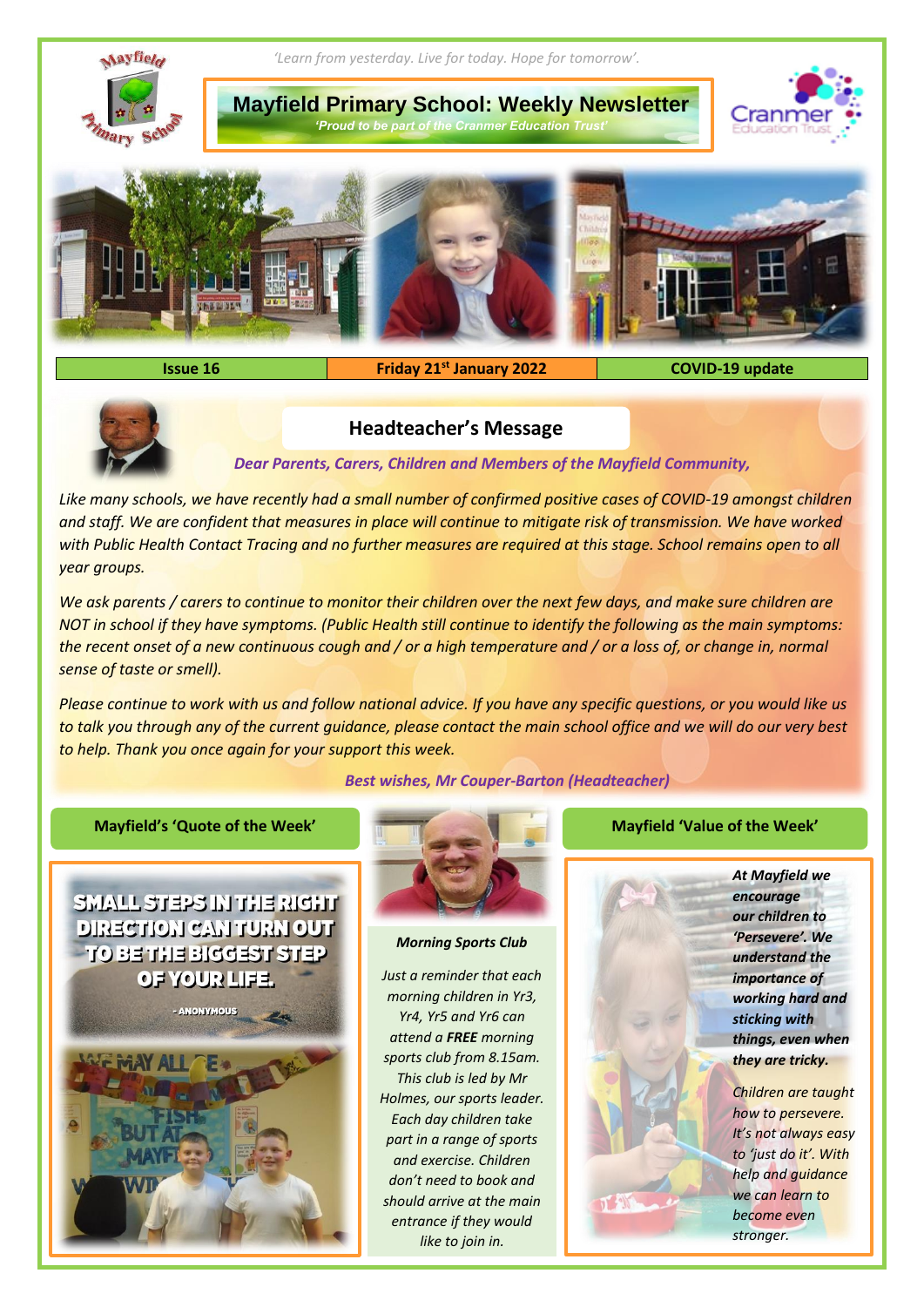| <b>Construction has started on Cranmer's new Brian Clarke Academy</b> | <b>House Team Winners of the Week</b> |                       |
|-----------------------------------------------------------------------|---------------------------------------|-----------------------|
|                                                                       | $1st$ place                           | <b>Waverley Blues</b> |
|                                                                       | $2nd$ place                           | <b>Kingston Reds</b>  |
|                                                                       | $2nd$ place                           | <b>Granite Greens</b> |
|                                                                       | 3rd place                             | <b>Vulcan Yellows</b> |

# **Mayfield 'Superstars of the Week'**

A *been chosen for amazing learning, their excellent Congratulations to the following children, who have behaviour, super attitude or a special achievement.*

*Nursery HB: Evelyn Hill and Lottie Gregg* 

*Reception GE: Frankie Taylor and Harper Deveney*

*Reception LA: Erin Mills and Oscar Moore*

*Yr1SC: Cheyenne Stott and Lennessy Lucas*

*Yr1PS: Alfie Oatway and Solomon Miah*

*Yr2RL: Brody Lovett and Oliver Miller*

*Yr3DT: Alesha Ager and Harley Rogers*

*Yr4JS: Darcy Taylor and Joshua Bell*

*Yr5HS: Lacie-Lou Lovett and Lacie-Paige Ogden* 

*Yr5/6ET: Harry Baker and Alicia Sheridan*

*Yr6HD: Jeremy Broome and Olivia Critchley*

## **Attendance and Punctuality** *(from last week)*

|                     | <b>Attendance</b> | <b>Punctuality</b> | 97% and above                     |
|---------------------|-------------------|--------------------|-----------------------------------|
| <b>Overall</b>      | 90.5%             | 98%                | Excellent                         |
| <b>Nursery HB</b>   | 95.7%             | 98.8%              | 95% to 97%                        |
| <b>Reception GE</b> | 85.9%             | 100%               | <b>Heading in the right</b>       |
| <b>Reception LA</b> | 91.4%             | 97.1%              | direction but                     |
| Yr <sub>1</sub> SC  | 87.7%             | 97.4%              | <i>improvement</i><br>needed      |
| Yr <sub>1</sub> PS  | 90.6              | 98.1%              | 91% to 95%                        |
| Yr2RL               | 94.3%             | 98.3%              | Attendance is                     |
| Yr3DT               | 87.4%             | 97.2%              | slipping: to be                   |
| Yr4JS               | 91.2%             | 97.9%              | closely monitored<br>90% or below |
| Yr <sub>5</sub> HS  | 84.3%             | 99.1%              | <b>Poor (High numbers</b>         |
| <b>Yr5/6ET</b>      | 95.9%             | 95.5%              | of children are                   |
| Yr <sub>6</sub> HD  | 91%               | 98.6%              | persistently absent)              |

|                               | <b>PE award winners</b> | <b>Team Spirit winners</b> |  |
|-------------------------------|-------------------------|----------------------------|--|
| <b>Nursery</b><br>$H$ $B$     | <b>Clayne Blainey</b>   | <b>Brodie Ogden</b>        |  |
| <b>Reception</b><br><b>GE</b> | <b>Evie Morley</b>      | Amir Tom Juma Adam         |  |
| <b>Reception</b><br>LA        | <b>Leo Binns</b>        | <b>Evie Milling</b>        |  |
| <b>Year 1SC</b>               | <b>Fmanuel Pereira</b>  | <b>Charlie Hill</b>        |  |
| <b>Year 1PS</b>               | Heidi Hopwood           | <b>Octavia Duffy</b>       |  |
| <b>Year 2RL</b>               | <b>Amelia Reed</b>      | <b>Ivy Leonard</b>         |  |
| <b>Year 3DT</b>               | Reggie Lester           | <b>Harley Rogers</b>       |  |
| Year 4JS                      | Lily Oldham             | <b>Kevin Izsepi</b>        |  |
| <b>Year 5HS</b>               | <b>Archie Deveney</b>   | <b>Tyler Armstrong</b>     |  |
| Year<br>5/6ET                 | <b>Amber Garforth</b>   | <b>Roxy Johnson</b>        |  |
| <b>Year 6HD</b>               | Violet Lockwood         | <b>Jessica Lawton</b>      |  |
| <b>Overall</b><br>winner      | <b>Isaac Armstrong</b>  |                            |  |